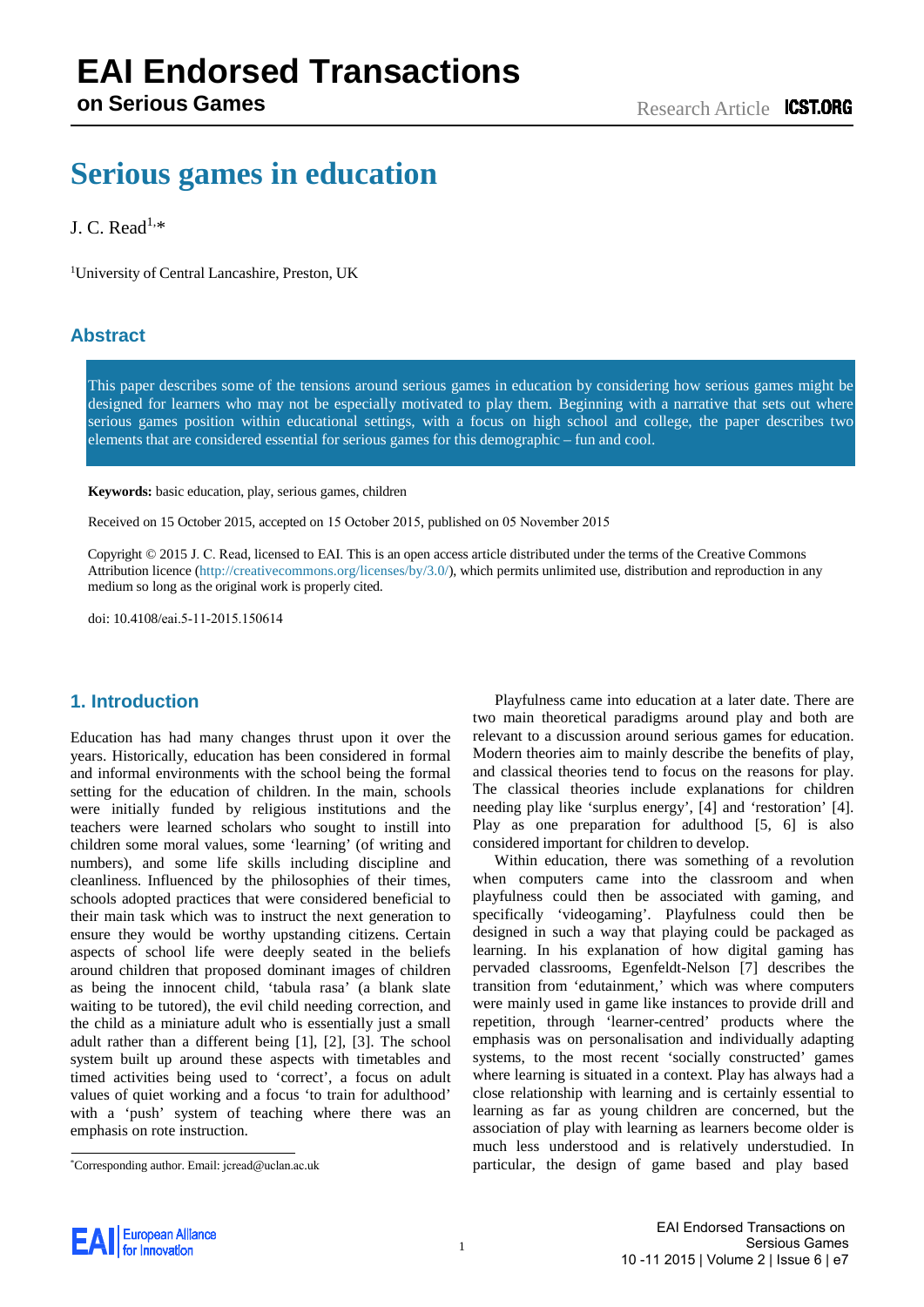environments for older teenagers, either in school or college, is seldom critiqued.

This article, therefore, presents a glimpse into this current design space: the space where serious games are being considered as useful products for older teenagers, and considers how these games might be designed. Two aspects are considered as essential, cool and fun, and these are each considered within the context of designing them into serious game products.

# **2. The formal educational context for older teenagers**

For this discussion, the older teenager (hitherto called the teenager), is considered to be the teenager who is postpuberty but still under the care of, and manly needing to be supported by, his or her parents. He or she is still in formal education which would typically be the later years of compulsory 11 – 18 year old education or the early years of University/ College. He or she would most probably be aged between 15 and 20, would be engaging in several 'adult' activities around smoking, drinking, sexual experimentation, drug experimentation, driving and some occasional antisocial behaviour. As a child in terms of his/her autonomy and as an adult in terms of his/her mind set and physical body – this older teenager is an especially interesting person to design for.

Teenagers are huge adopters of video games. They are prime targets for games designers who seek to develop products especially for this age group. Very popular games include sports games (Fifa), simulation worlds (Sims), exploration worlds (WoW) and building games (Minecraft). This population is known to spend a significant amount of time playing video games alone or with friends both colocated and across the Internet. They play games on different consoles and using different platforms with most teenagers reporting game playing on phones, PCs and games console[s](http://www.isfe.eu/)) [\(http://www.isfe.eu/\).](http://www.isfe.eu/))

In school or college, teenagers are typically expected to merge their online and real worlds around learning management systems that have become prevalent across most educational institutions throughout Europe. Here the teenager will access the learning management system (or content management system – CMS) on a smartphone, PC or tablet and will find homework tasks and learning materials available as digital products with homework being sometimes submitted through a digital portal and sometimes marked in that same way. In class, despite initiatives around computers and laptops in schools, the teenager is unlikely to spend a lot of time doing active learning on an electronic device – there may be times when he or she is at a computer, maybe searching for information or, less commonly, using an interactive product, but much of the teenagers formal educational space is still quite technology lean [\[8\]](#page-4-7).

In bringing serious games into the formal educational system, indeed in bringing any video games or their ilk, into the educational system there is a consequence, which is that these two quite different worlds (playfulness and learning)

come together to some extent. The designers of education have used this coming together as a reason to bring games technology into classrooms citing that as children can already play so this is a beneficial and sensible move. This simplifies the relationship as it is the case that just because a child, and in our case a teenager, wants to play at home and can play at home, does not dictate that the child or teenager will want to play at school in the same way [\[9\]](#page-4-8). The context is quite different.

With older teenagers there is documented evidence to suggest that they do not want their schools to be like their homes, neither do they want their homes to be like their 'hang out' places [\[10\]](#page-4-9). The teenager is an adaptive creature who recreates himself/ herself to fit in with the social context at hand. The assumption that activities can be and should be carried from one context to another is dangerous. Teenagers are known to need boundaries to help them make sense of their selves. Their risk taking behaviour especially needs boundaries and rules as they develop adult capabilities. If these boundaries become elastic, it can bring uncertainty, confusion and conflict [\[11\]](#page-4-10).

So, what is the way forward for educators seeking to bring something of the game world into the classroom? Can this be done in an effective way so that teenagers may see this as a reasonable and sensible addition to the learning space, and so that they don't simply see serious games in the classroom as half hopeless attempts by educators to 'muscle in badly' on their attraction to game worlds and games. The remainder of this paper provokes two concepts for consideration as requirements for the design of serious games for education for this candidate group. These concepts are Fun and Cool.

### **3. Fun with serious games**

The definition of a serious game can be attributed to several sources but is generally thought to have been introduced some time before games were digital. In his book 'Serious Games,' Clark Abt wrote as follows: "*we are concerned with serious games in the sense that these games have an explicit and carefully thought out educational purpose and are not intended to be played solely for amusement*" [\[12,](#page-4-11) p.9]. This definition, and the claim that games are not meant 'solely' for amusement delineates serious games as being 'not all that fun'. Indeed, one can ask the question 'how can a game about something that is inherently serious be inherently fun?'. Later, the term 'serious games' was applied to digital games with Ben Sawyer in 2003, being considered as the first who made this connection [\[13\]](#page-4-12). In 2006, the definition of serious games was extended to include education, training and informing [\[14\]](#page-4-13). Whilst education is included here, it is generally considered that only education in the wider sense is really a serious games composite. Initially serious games, both digital and non-digital, were used to train people for tasks associated with certain jobs. Examples included the training of service personnel and the training of people in marketing. In these cases there was often no need to make the games especially engaging as the would-be players were

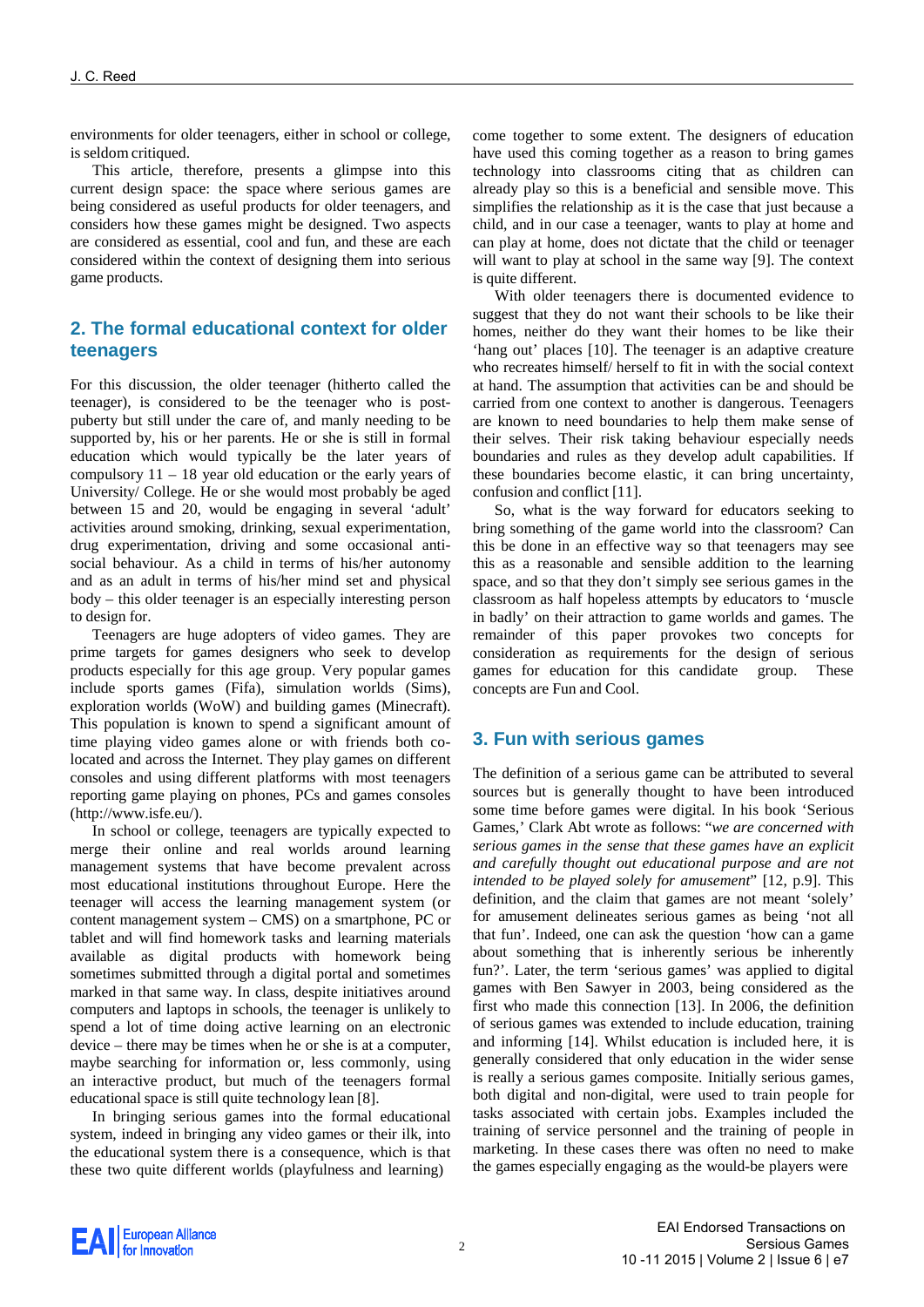expected to play, as these were job requirements. Where the would-be players are teenagers in education, the motivation for play is reduced and the designers have to work hard to make the games attractive. For the teenage audience, serious games tend to have big aims as, for example, in serious games for health – they are often trying to change teenagers' behaviour and prepare them for the adult world. This push to change is not lost on the teenage players.

In our own work we engaged in the design of a serious game for teenagers who had been removed from mainstream schooling due to their difficulties in interacting with their peers and their teachers in appropriate ways [\[15\]](#page-4-14). Put simply, these were students who had been asked to leave at least two schools for having been found to be too disruptive. The aim of the game being designed was to change these teenagers' behaviours in order to enable them to co-exist with other teenagers and adults without conflict. The game was designed to assist them in understanding their emotional behaviour and it used psychological methods associated with emotional intelligence. A screen shot from the resulting game is shown in Figure 1.

attention to the core 'requirement' of the game. One activity was to gather content for the dialogue around conflict. For this activity several high profile 'pairs' – Charles and Diana, Miss Piggy and Kermit, Posh Spice and David – were brought to the table, and arguments in their relationships were talked about. By placing themselves into these roles the teenagers were able to playfully and expressively contribute dialogue to the game that was relevant to them. A second activity brought conflict a bit closer to the teenagers' lives by encouraging them to model, using plasticine, conflict situations that they had encountered or could imagine encountering. In creating simple models and using repeated single frame shots on cameras to animate the sequences of events, the teenagers were able to express how a conflict situation would typically begin and end, and used speech bubbles to add conversation which was again, in their own voice (see Figure 2). A third activity was designed to capture some fun images for mood faces. Teenagers were given biscuits and icing pens and asked to draw faces representing different feelings. These were later incorporated in the game.



**Figure 1.** The game interface

In designing this game, it was considered that for the game to be successful it had to be fun to play. Fun was not something especially associated with serious game design, in most cases it was the design of the game play and the game mechanisms that took centre stage. For teenagers, the game experience (GX) [\[16\]](#page-4-15) was mainly associated with fun constructed from emotional and cognitive player responses. To gather ideas for the fun design of the game the developers took the unusual step of directly working with the teenagers who would eventually play the game. This was a risky approach to take as the game was intended to 'change' the players and thus was coming from the standpoint of considering that the player was in need of change viz. was broken in some way.

The challenge was to engage with these teenagers in the design of their own serious game. A participatory design approach was taken [\[17\]](#page-4-16), with teenagers being invited to join in a series of design activities with the research team. Each activity engaged with six to eight teenagers and took place in the school hall. Activities were designed to tease out playful ideas from the teenagers whilst not placing too much



**Figure 2.** Design ideas crafted in plasticine.

The aim, in this design activity, was to design fun into a game that was inherently serious. The serious aspect of the game was incorporated through the narrative and the activities and the fun aspects were added on with the imagery and the designed features. The teenagers played the game later and were seen to remark that they recognised some of the elements as items they had earlier contributed.

This example shows how a game could be made more appealing for a group of players by having them contribute elements to the design. However, this is seldom sensible and is often not possible, therefore, it is not enough on its own. Extracting from this one case, however, some of the fun in the end game was the edgy elements included (like the teenagers buying gin from the local shop), and the extreme representations of certain moods and conversations. It is possible that these would not have been included had the design only been done by adults as they would have typically been less close to the boundaries where these teenagers belong. In designing fun into games for teenagers

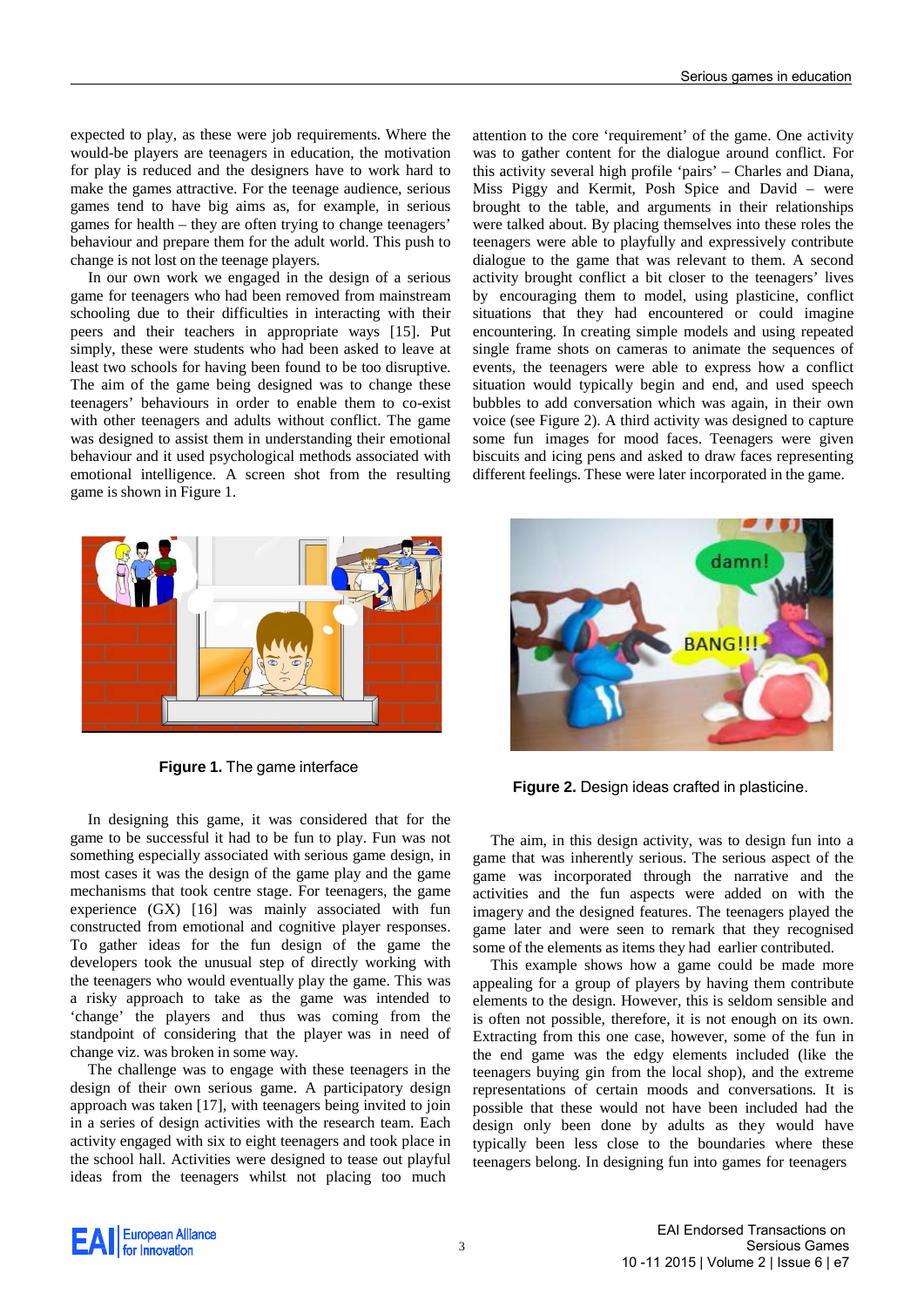it seems reasonable to allow some risky edgy input, and some exaggeration. The fun in a serious game for a group of teenagers may only be there when they can put themselves squarely into it, adding their voices, their characterizations and their own socially constructed humour.

# **4. Cool game design**

A second serious game design activity required the design of an energy game for teenagers that would change the way they used domestic energy in the home. Whilst not situated in education, this application was to be used by this same demographic of teenagers and is included here as it explores the need for teenage products to meet the 'cool' requirement. In contrast to the emotional intelligence game, this game was intended for a very large audience and so designing only with those who might use it was not considered feasible. In this case it was necessary to design something that would be acceptable and played by a large number of teenagers. The approach taken here was to consider 'How to design for teenagers?,' and specifically, 'How to design a serious game for teenagers that they will actually play'."

Studying literature on how to design for teenagers revealed very few studies. Guidelines for design tended to be very general, e.g.[\[18\]](#page-4-17), and did not consider teenagers as a group worthy of a different set of heuristics. In designing in this space we took on designing for 'cool' which is, in their own words, something that is 'owned' by the teenage community [\[19\]](#page-4-18). Cool is described as being both socially ascribed [\[20\]](#page-4-19), but also product centred, where aspects of a product's nature, such as 'authenticity' [\[21\]](#page-4-20)**,** are necessary components. Within 'cool' communities such as a teenager's peer group, it was assumed that certain things and certain people could be described as 'cool'.

In studying cool with teenagers using surveys, design sessions, user studies and the literature, six categories of cool were defined, and a model for cool was developed. The six categories of cool were listed [\[22\]](#page-4-21):

- REB Rebellious and/or illicit (probably has some socially or morally unacceptable line to it) [\[23\]](#page-4-22).
- AS Anti-social (encourages anti-social behaviours maybe avoiding the need to mix with others or encouraging anti-social behaviours like bullying and violence) [\[23\]](#page-4-22).
- RET Retro (clearly from a previous era) [\[21\]](#page-4-20).
- AUTH Authentic the real thing (more about items that are 'the must have' brands – and maybe are 'hip' or trendy at the moment) [\[21\]](#page-4-20).
- RICH Many desire affordability issues big money (probably less about brands and more about features – where having this item would mainly signify you have a lot of money to spend) [\[24\]](#page-4-23).
- INN Innovative original (something that is really a bit of a surprise, where – on encountering this thing – people would be impressed by it for its unusualness rather than for any of the above explanations) [\[24\]](#page-4-23).

In applying this breakdown of cool to serious game design for education it is apparent that certain characteristics can take on significant importance. The characteristics associated with the product – innovative, rich, authentic and retro suggest quite unusual but also quite feasible design decisions. As an example:

- Making the game as slick as the big videogames (Rich)
- Having game characters in the game that are in other games as well (Auth)
- Using a game genre or game characters from the teenagers' childhood (Retro)
- Having something new in the game not in other games (Innovative)

These would all, we consider, provide a good game experience for this player group and it could be argued that only one of these might be needed to give a product a 'cool' edge over competing products.

The two characteristics associated more with cool behaviour; however, these being anti-social and rebellious are more difficult to transfer into design guidelines in the context of serious games for education. As soon as something is packaged as education the rebellious teenager will choose not to play it, or will play it without engagement or without interest. He or she will resist the message simply because this is 'meant' to be played. One design idea might be to hide the main m=message of the serious game in a second message that the teenager will rebel from and inadvertently fall into the learning of the hidden tale. This is slightly in line with the approach taken in designing the emotional experience game and is in fact what many serious game designers try to do when hiding the learning inside game play. Anti-social behaviour is associated with the use of behaviours that shock and also with being pro-social with their own peer group. Designing serious games that take advantage of that tribal behavior, using online collaborative activity for instance, is one solution.

# **5. Conclusion**

Designing serious games for older teenagers is complex. The social environment where they learn, the products and technologies they use, and the value systems they apply to things they use all need to be considered. Their natural playfulness and their attention to selves can be designed into serious games by allowing them opportunities to input elements of themselves into the game play. Their value systems can be taken into games with the use of retro gameplay, games embedded in non-educational game genres and games that use their favourite game characters. New and innovative methods for gameplay still need to be developed to keep this genre fresh.